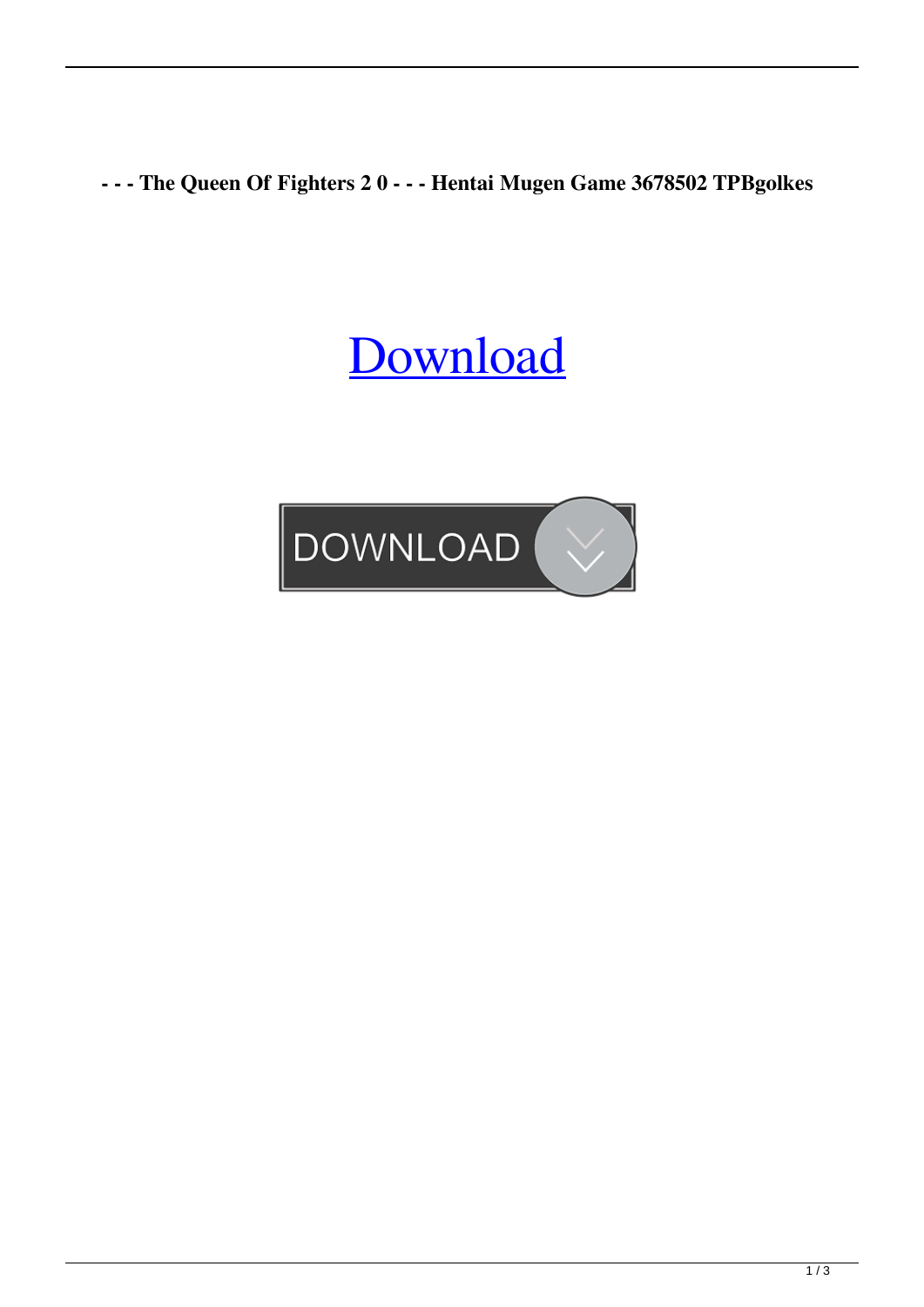% uh oh, we are in trouble % % Original by 4b\_tweak-5B\_Tue\_17\_10\_2017\_13\_52\_HD-720p-SVR.mp4 % %![]( % I was originally gonna make another piccys but this was way better so Im gonna upload it QE2YIW.exe E:\games\pc\qe2yiw.exeWith the increasingly popular use of computers by businesses and consumers, there is a corresponding increase in need for computer security. Computer security systems typically operate by preventing unauthorized users from accessing computer software or computer hardware. In a conventional computer security system, a user installs an anti-virus application to protect against security threats. However, these conventional computer security systems are passive in nature. Once installed, the anti-virus application only protects the computer from known security threats. The software does not prevent the user from unknowingly installing security threats. Thus, there is a need for more active computer security systems that work to actively prevent the user from installing security threats. Thus, there is a need for a computer security system that actively prevents a user from installing security threats. The present invention is directed to overcoming, or at least reducing the effects of, one or more of the problems set forth above.Kentucky's Kenneth Randolph (left) and Florida's Landon Powell (right) wrestle for a two count during a second round match in the 174 pound bout at the Air Force Base club at the Olympic Training Center. Randolph won in 4:36. FAYETTEVILLE, Ark. – The 2013-14 Arkansas wrestling season got started earlier than most Arkansas fans might have expected – or expected any season to start. The Razorbacks, ranked No. 19 in the nation according to the NCAA Wrestling Coaches Poll, opened up practice on Sept. 8 and are ranked 18th in the nation in the most recent coaches' poll. Those rankings come with Arkansas having won three matches at the Razorback Invitational last weekend at Stuttgart's Memorial Coliseum. In the championship match, Anthony Amos defeated Logan Cox and Jake Sanchez defeated Jaylon Harrison in first-round action at 174 pounds, while Josh Carter took a seven-point decision over Tommy Grundy at 184 pounds. "We'